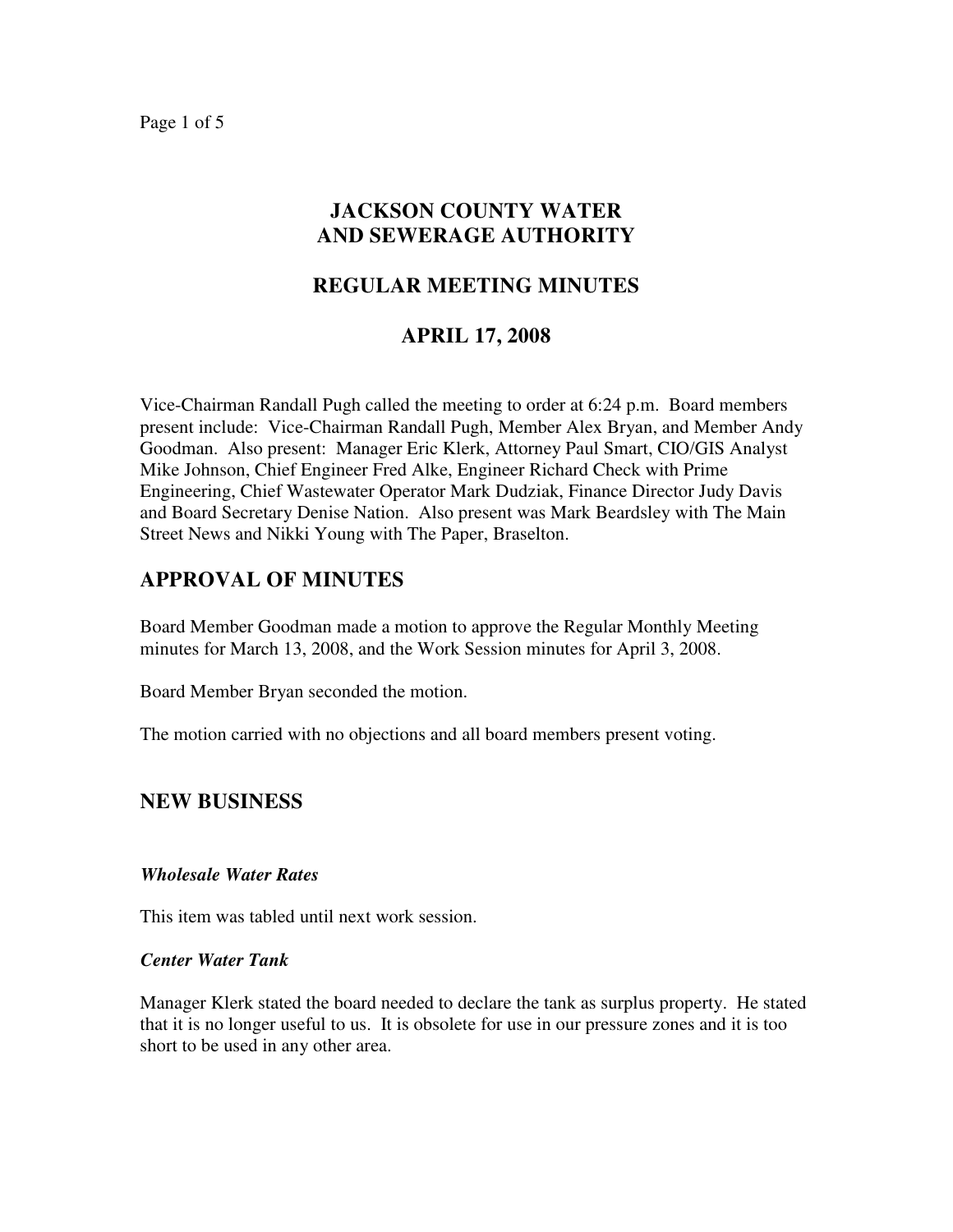Page 2 of 5

Water Service Supervisor Stacy Jenkins stated the tank was in good condition and that Madison County was interested in it.

Member Alex Bryan asked the Authority to run an ad in the local paper and on the Rural Water Web Site advertising the water tank for sale. He also stated Water Service Supervisor Stacy Jenkins may want to contact some of the authorities in our surrounding area and ask if any one might be interested in purchasing it.

Member Alex Bryan made a motion to declare the water tower in Center as surplus.

Member Andy Goodman seconded the motion.

The motion carried with no objections and with all (3) board members present voting.

### *On Demand Engineering Services*

Manager Klerk stated the resolution gives the Authority the ability to move quickly in certain projects that need to get done in a hurry, to get in right away and get a job done. There are times when Prime Engineering is overloaded and does not have the staff available and also times when it just makes sense to use another engineering firm.

Example: John B. Brook's road, the county is going ahead and widening that road and we have a water main, a vault, and some fairly large water services on that road. The City of Jefferson also has a lot of utilities on that road that need to be moved. Their engineering firm is EMI and EMI was already going to be out there for Jefferson, so it only made sense to go ahead and let them do our surveying and our portion of the engineering also. There are other times when we get these projects that we need to move quickly on and using other engineering firms would help speed up that process.

Member Bryan made a motion to accept the resolution authorizing selection of on demand professional engineering firms for the performance of engineering task having a value of less than \$25,000 and the project being completed within one year of start.

Member Goodman seconded the motion.

The motion carried with no objections and with all (3) board members present voting.

Note: There are only three Board Members present at this meeting, so to have a majority, all three Board Members have to vote.

### *Oconee Water Purchase*

This item was tabled indefinitely.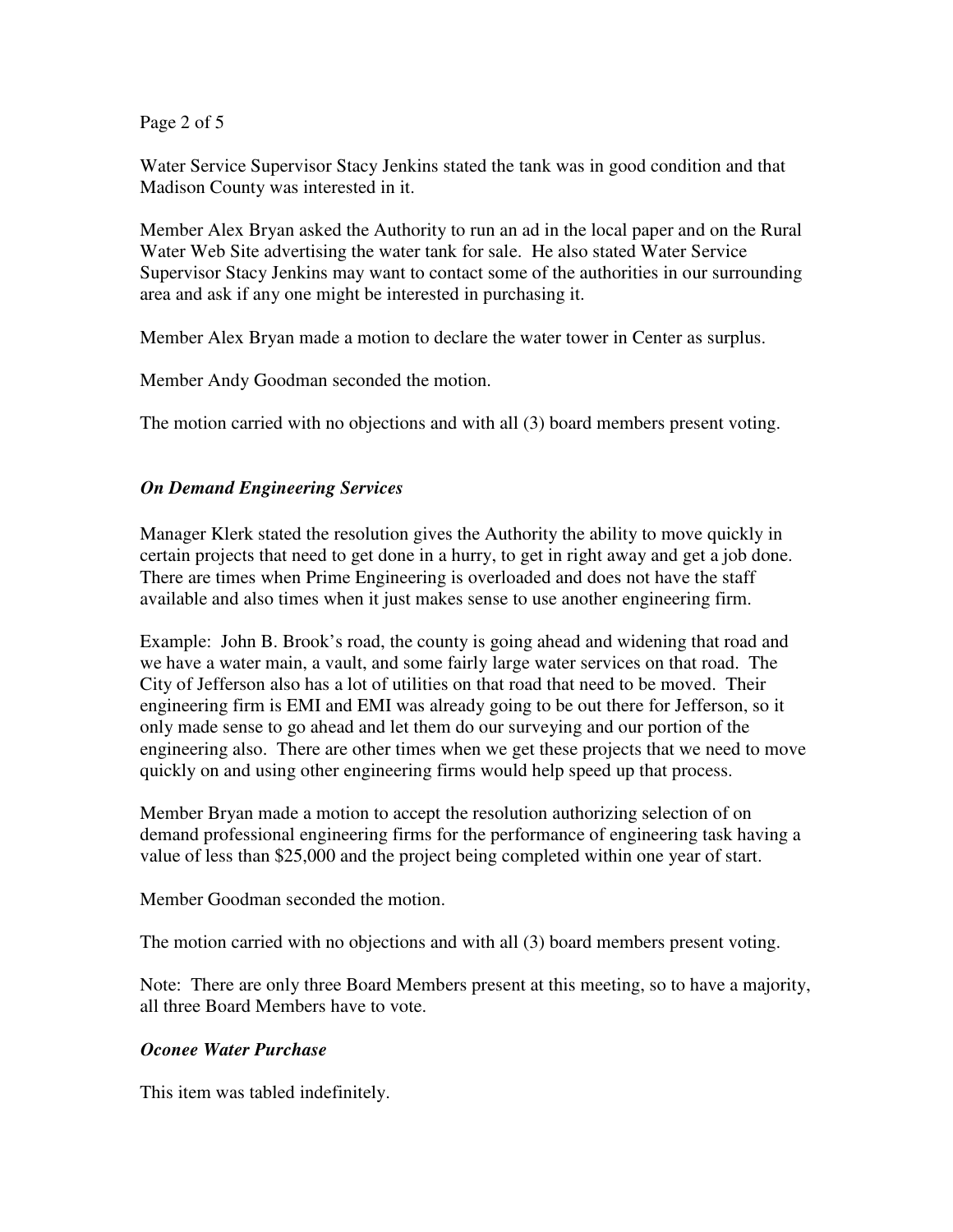### *SPLOST Surplus \$*

Manager Klerk stated there was surplus money left over in the Bonded SPLOST monies. There is approximately \$300,000 left over. Page 3 of 5

He further stated the Authority would like to use that money for the following two projects.

Project 1 – Use for the Chlorination Stations at Apple Valley Road and Galilee Church Road pump stations. The cost for is approximately \$100,000 for both stations.

Project 2 – The emergency connection with the City of Gainesville.

Member Bryan made a motion to approve the Authority using the bonded portion of SPLOST money for paying for these two projects.

Member Goodman seconded the motion.

The motion carried with no objections and with all (3) board members present voting.

# **OLD BUSINESS**

There was no old business to discuss.

# **EXECUTIVE SESSION**

There was no need for an executive session.

## **MANAGERS REPORT**

Manager Klerk stated the county is widening the intersection at Hwy. 15 and Apple Valley Road to increase the site distance for safety reasons. Our mains are on a portion of that project and we have also had some easements that are to be reimbursed back to the Authority by the Jefferson County Government. The county wants to start the project the day school lets out for the summer.

Bids have been received and the apparent low bidder at \$85,000.00 is Dale Construction.

Manager Klerk asked the Board to authorize Chairman Bicknell and Board Secretary Denise Nation to sign the contract contingent upon Prime qualifying the low bidder and contingent upon receiving a letter from Jackson County to reimburse the Authority for some of the money for our easements. This would help keep the project moving and not stall the county.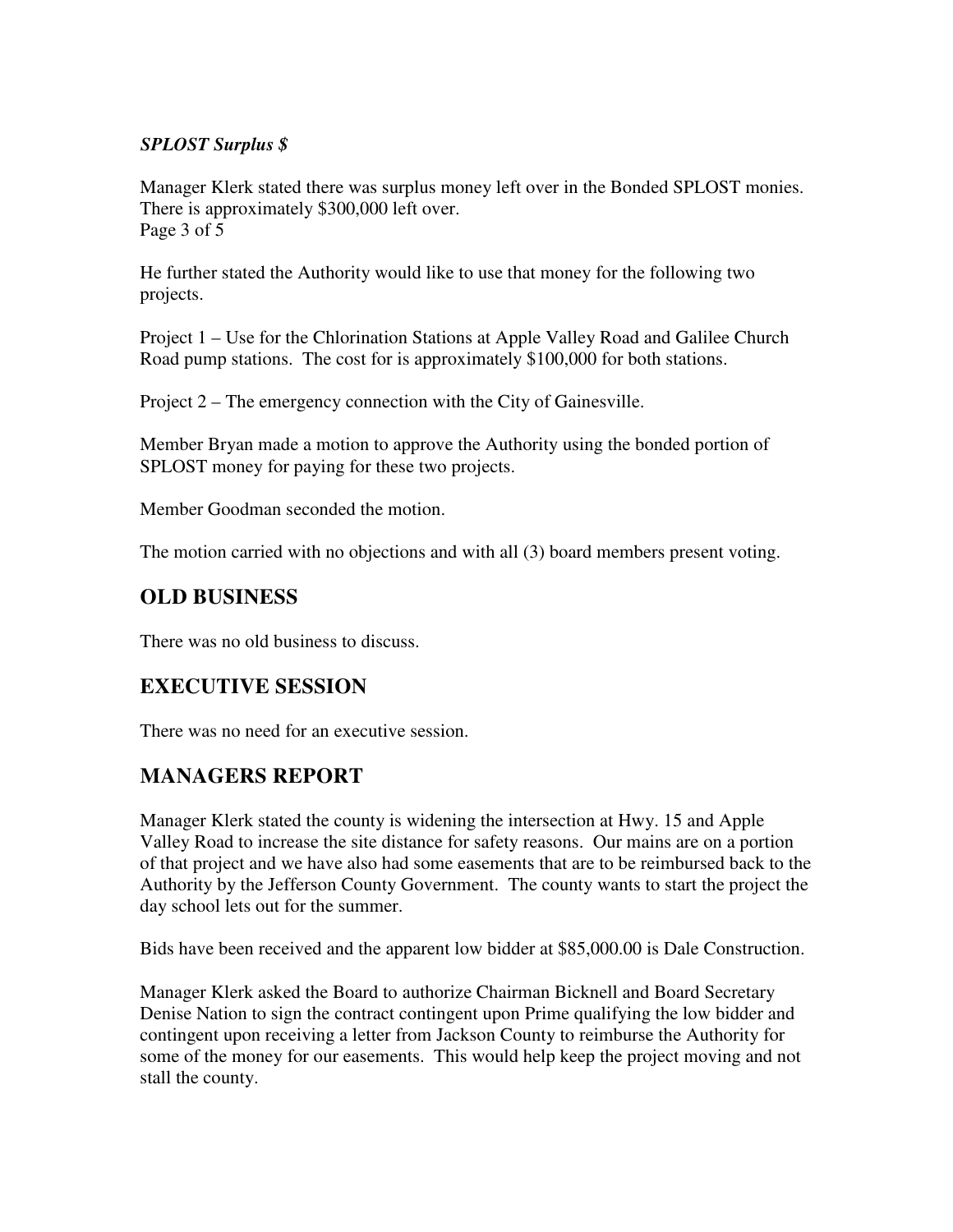Member Bryan made a motion to allow Board Chairman Bicknell and Board Secretary Denise Nation to sign the contract contingent upon Prime qualifying the low bidder and contingent upon receiving a letter from Jackson County to reimburse the Authority for some of the money for our easements.

Page 4 of 5

Member Goodman seconded the motion.

The motion carried with no objections and with all (3) board members present voting.

Manager Klerk stated that our Water Report is hanging in around at 10% for unaccounted water which is water that we purchased, not billed. The reason for that is we did have it down to 6 to 7% but we have had to do some major flushing and there have been some substantial water leaks that have also been repaired.

# **ENGINEER'S REPORT**

### *Series 2006B Bond Water Distribution Project*

"Notice to Proceed" (dated April 7, 2008) for the East Priority 2 waterline project has been issues to Dale Construction Company. Shop drawings for pipe, valves, fittings, and miscellaneous materials have been reviewed and approved for contruction.

### *Gainesville Water System Connection*

Project design drawings and permit acquisitions have been completed. The draft agreement has been updated and efforts continue to finalize the agreement with the City of Gainesville so construction can begin. The JCWSA plans to purchase pipe, valves, and fittings for this project and Dale Construction Company will perform the work on an hourly basis.

### *Emergency Chlorination Facilities*

Design and construction documents have been submitted and approved by EPD.

#### **SR 15 Alt and Apple Valley Road Intersection Waterline Relocation Project**

Design and construction documents have been completed and issued to perspective bidders.

### *Middle Oconee Wastewater Treatment Plant Improvements – Services During Construction (SDC)*